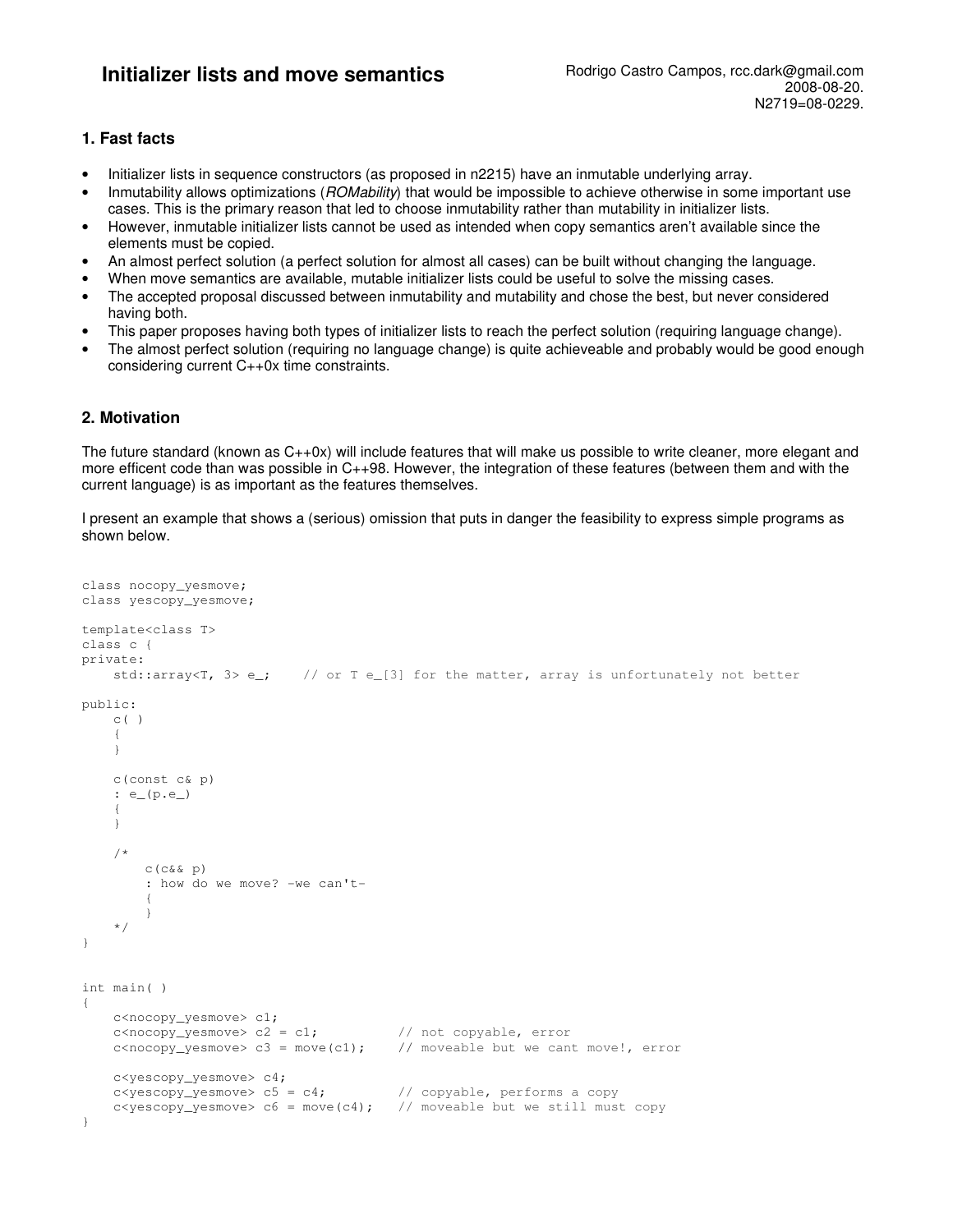In fact, using three different class members  $e1$ ,  $e2$ ,  $e3$  instead of  $T e$  [3] is actually better. In big or high performance systems this will preclude the use of array for almost all cases and raise the use of homecooked solutions that are flexible enough, leaving std::array as something "probably" more efficent than std::vector, but not as flexible even if we know the max size at compile time. I consider this embarassing.

## **3. Can we fix T[N]?**

No. Unfortunately, the notion of a c-array is so deep in the language that I consider it impossible to fix. We can't even pass a  $T[N]$  as a function parameter without losing both the facts that its an array and its size. This would imply that even if we could fix the problem locally, we can't forward it to another function. On the other hand, we don't necessarily need to fix  $T[N]$ .

## **4. Can we fix std::array?**

Not without some (very!) clever hacks (for example, initializing array with tuple). We would prefer something like this:

```
template<typename T, size_t N> 
class array { 
public: 
    array( ); <br> \frac{1}{2} // default constructor<br> \frac{1}{2} // copy constructor
    array(const~array);<br>array(const array&);
    array(array&&); \sqrt{2} // move constructor
    array(initializer_list<T>); // initializer list constructor
     //... 
private: 
    typename aligned_storage<sizeof(T)>::type value_type[N] buffer_; // no longer T[N]
};
```
While we can now copy and move an  $stat:array$ , this is not optimal. There are two related problems, one of them serious, and both consequence of std::array no longer being an aggregate:

- n2215 proposes to allow direct initialization to aggregates, allowing not to require copy constructors for initialization. This was not the case in C++98, which required it to be accesible (the fact that a compiler can bypass the copy in some cases as an optimization is not of interest right now). This would make a c-array superior for initialization in  $C++0x$ . This is not good, however is not that bad since there is no current legal code that can do that anyway.  $C++0x$ is just about to allow it.
- We can't no longer do the following:

```
 nocopy_yesmove a, b; 
cin \gg a \gg b;
array<sub>conv</sub> array<nocopy_yesmove, 2> c = { move(a), move(b) }; // initializer lists must copy!, error
```
While this works as intended for c-arrays, it is not a limitation to array, but to initializer lists in general when dealing with non-aggregates; the same will happen to vector:

nocopy\_yesmove a, b; cin  $\gg$  a  $\gg$  b: vector<nocopy\_yesmove,  $2$ > c = { move(a), move(b) }; // initializer lists must copy!, error

# **5. The almost perfect solution**

The almost-perfect solution requires no changes to the language.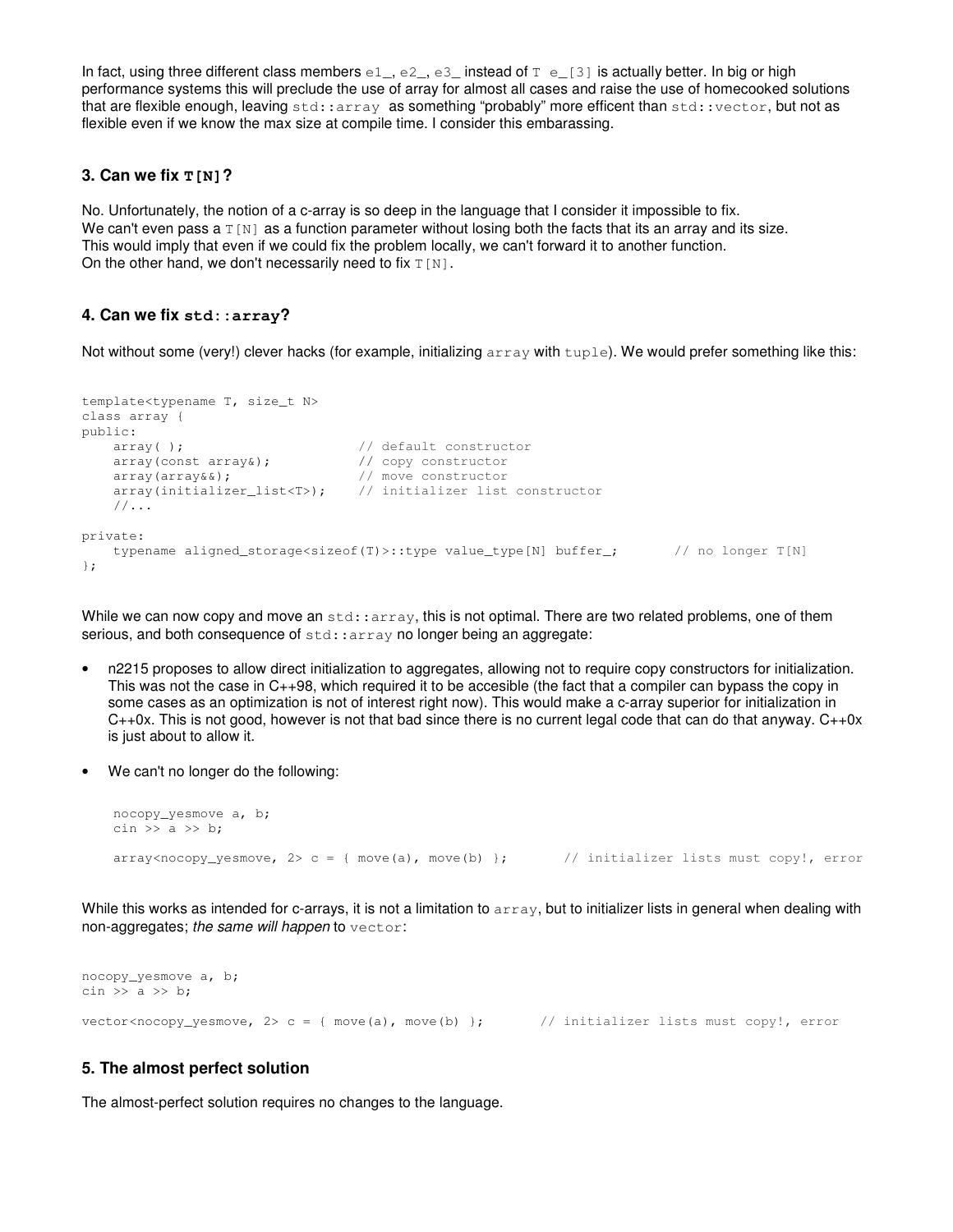```
// current definition of containers 
template<typename T > 
class container { 
public: 
    container(initializer_list<T>); 
    //... 
}; 
container<int> c1 = {1, 2, 3}; // ok
container<nocopy_int> c2 = {1, 2, 3}; // error inside constructor, can't copy
```
#### The second line will currently fail because it expands to

```
const nocopy_int _arr[] = {nocopy_int(1), nocopy_int(2), nocopy_int(3)};
container<nocopy_int> c2(initializer_list<nocopy_int>(_arr, 3)); // error, can't copy
```
The array is fully type-complaint before its really needed. nocopy\_int comes in play too early, so we can't copy inside the sequence constructor.

However, it could compile if we change the definition of the sequence constructor to:

```
template<typename T > 
class container { 
public: 
    template<class E> 
    container(initializer_list<E>); 
    //... 
}; 
container<int> c1 = \{1, 2, 3\}; // ok, initialized with initializer_list<int>
container<nocopy_int> c2 = \{1, 2, 3\}; // ok, also initialized with initializer_list<int>
```
The elements from the container will be inplace-initialized with literals. Similar example:

```
container<string> c3 = {"a", "b"}; \frac{1}{2} initialized with initializer_list<const chart>
container<nocopy_string> c4 = \{''a'',''b''\}; // also initialized with initializer_list<const char*>
```
Sequence constructors will be probably used with constexpr expressions and literals of primitive types 90% of the time, so we could say we have the 90% of the solution. However this will still fail:

```
nocopy_int nci; 
container<nocopy_int> c2 = {move(nci), nocopy_int(2), nocopy_int(3)}; // error
```
### **6. The perfect solution**

Can we fix the last error? Yes, we can fix that too, but we need to add mutable initializer lists to the language. I propose a partial specialization that has a mutable interface to the underlying array:

```
template<class T> 
class initializer_list<T&&> { // partial specialization
public: 
    //... 
 T* begin( ) const; // mutable interface to the underlying array 
T* end( ) const; \frac{1}{2} // mutable interface to the underlying array
};
```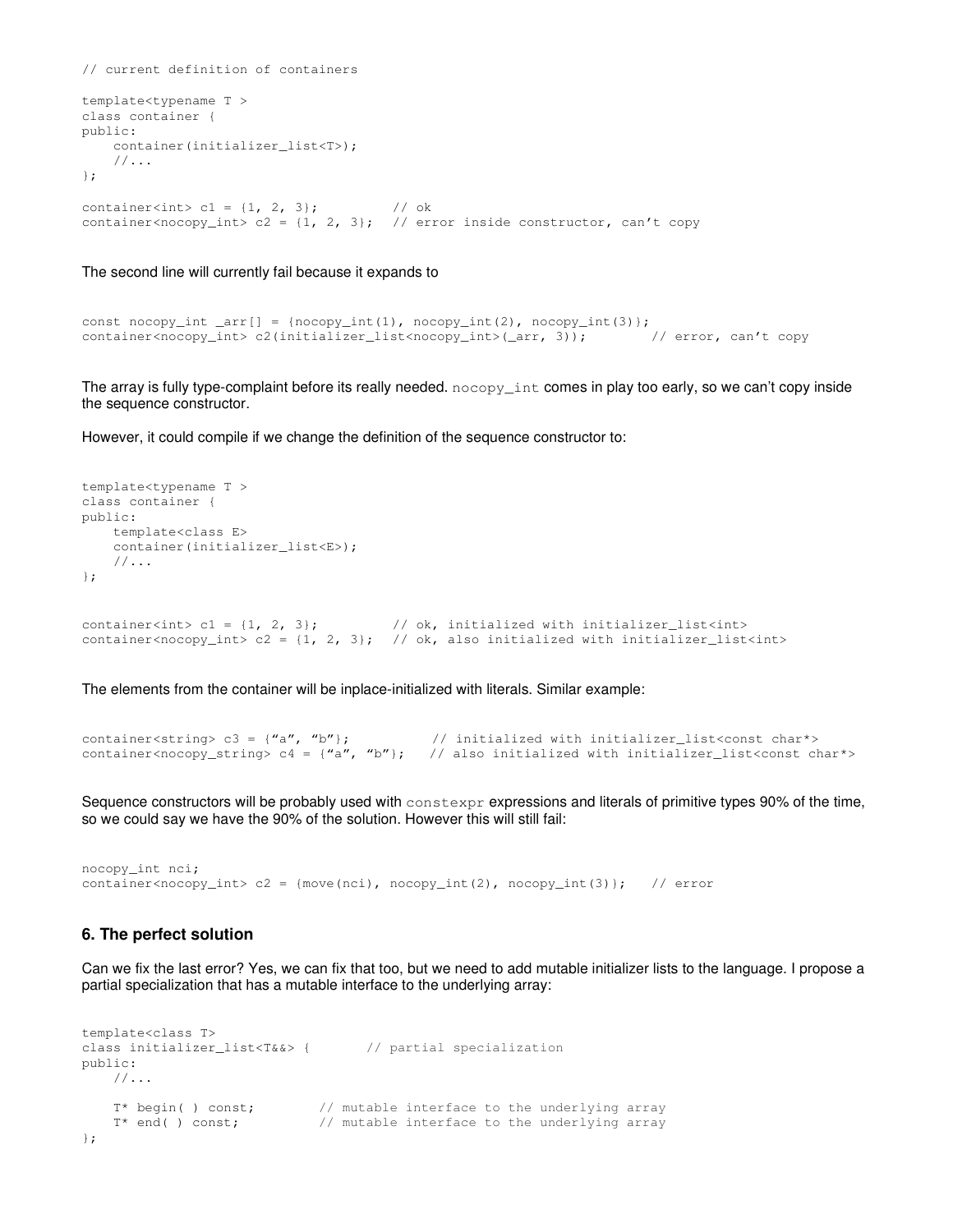| void f(initializer_list <string>);</string>     |  |  | // f() takes an inmutable initializer list of strings |  |  |  |
|-------------------------------------------------|--|--|-------------------------------------------------------|--|--|--|
| void g(initializer_list <string&&>);</string&&> |  |  | // q( ) takes a mutable initializer list of strings   |  |  |  |

Obviously, requesting a mutable initializer list will force us to construct the initializer list in runtime:

```
void f(initializer_list<int>); <br> \frac{1}{f( \int f(\cdot) )} is requesting a mutable initializer list <br>void g(initializer_list<int&&>); <br> \frac{1}{f( \int f(\cdot) )} is requesting a mutable initializer list
                                                 v/d \leq 1 is requesting a mutable initializer list
void h( ) 
{ 
     f({1, 2, 3}); // this initializer list can be generated in compile time, can be placed
                              // in readonly memory and/or shared 
     g({1, 2, 3}); // this initializer list must be generated in runtime and can't be placed
                             // in readonly memory and/or shared despite being initialized with constants 
} 
h( ); 
h( );
```
The initializer list used to call  $f( )$  needs only to be constructed once (most likely in compile time), can be placed in readonly memory and can shared between several calls to h().

On the other hand, the initializer list used to call  $q(\cdot)$  needs to be constructed per use in runtime (that means, constructed in each call to  $h( )$ ). It cannot be shared and cannot be placed in readonly memory.

The rewrite rule for  $h( )$  is simple:

```
void h( ) 
{ 
   const int ar0[] = \{1, 2, 3\}; // const array, optimizable given the chance
    f(initializer_list<int>(_arr0, 3));
   int arr1[] = \{1, 2, 3\}; // non-const array, can't be optimized
    g(initializer_list<int&&>(_arr1, 3));
}
```
and the consequences are fully shown in the following example:

```
void g(initializer_list<int&&>);
for (int i = 0; i < 1000; ++i) {
   g({1, 2, 3}); // g() is requesting a mutable initializer list, the list must be
                         // constructed and destroyed in each iteration 
}
```
We should remember that the programmer is making this request explicitly, there is no magic or hidden performance penalty involved. The lost optimizations are no worse than the ones lost when the initializer list isn't constexprinitialized. Mutable lists are also required to be rvalues, since they work as expected even with this restriction.

Overloading of initializer\_list<T> and initializer\_list<T&&> is forbidden. It could be solved but not without introducing confusion and implementation-defined behavior.

The good news are that, thanks to mutable initializer lists, now we can do the following:

```
template<class T> 
struct sequence_init_type { 
  typedef T type; \frac{1}{2} // type is T by default
}; 
struct nocopy_int;
```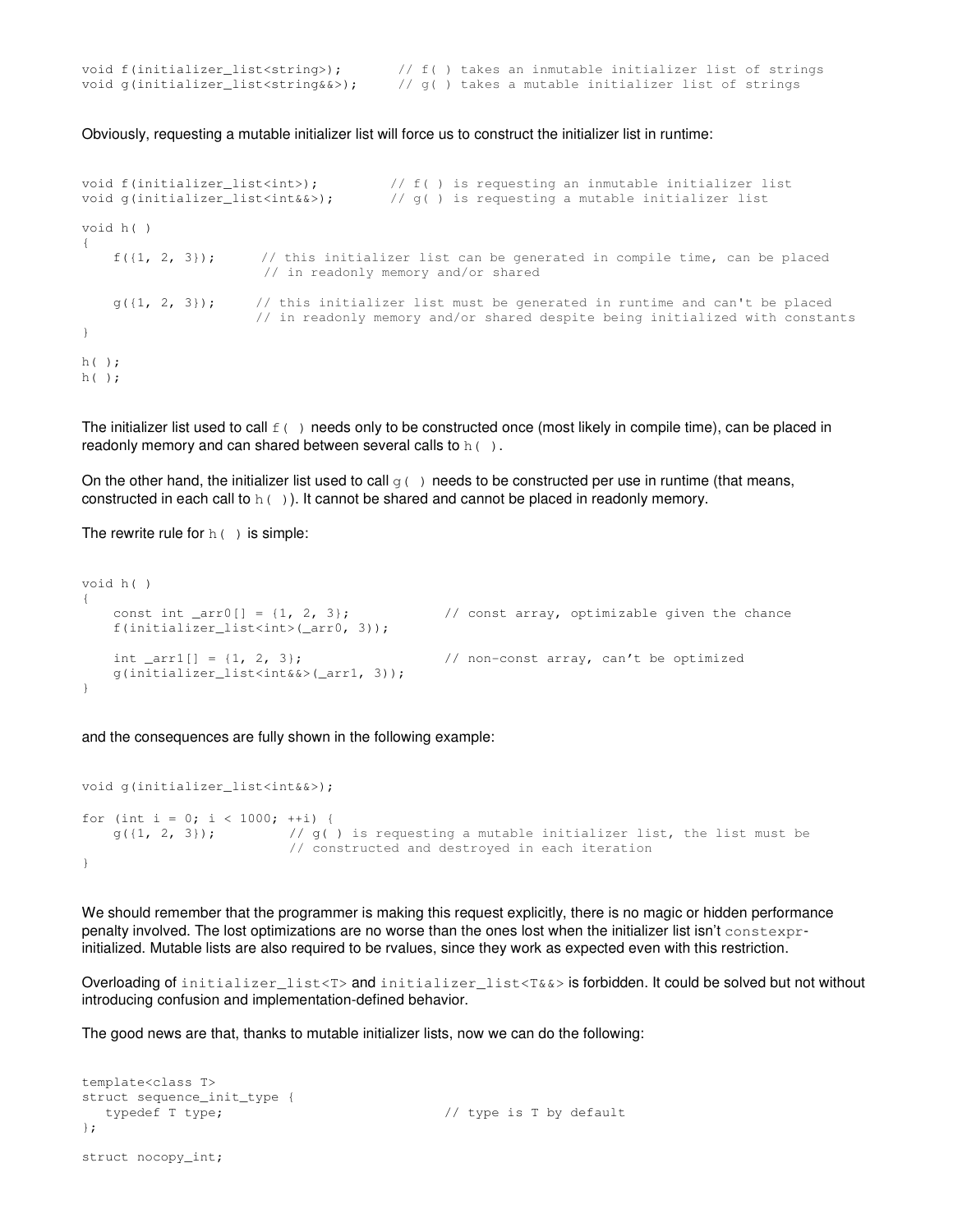```
template<> 
struct sequence_init_type<nocopy_int> { // specialization: this type must be moved 
  typedef nocopy_int&& type; \frac{1}{2} // type is T&& in this case
}; 
template<class T> 
class container { 
    template<class E> 
    container(std::initializer_list<typename sequence_init_type<E>::type> in) 
   // we need mutable lists sometimes, we use sequence_init_type to choose 
    { 
        T element_from_container = move(in.begin( )); 
        // move takes constness in count, works as expected 
    } 
}; 
container c1<nocopy_int> = {1, 2, 3}; // inmutable list initializer_list<int> generated
nocopy_int nci; 
container c2<nocopy_int> = {move(nci), nocopy_int(2), nocopy_int(3)};
                                        // mutable list initializer_list<nocopy_int&&> generated
```
Its easy to see how the need for using an already-existant variable instead of literals changes the way the template is instantiated. Since the list is no longer constexpr initialized, optimizations are inhibited anyway – mutable lists are not the ones to blame. We use literals when we can, the true type when we cannot.

Mutability is, obviously, not always needed even for lists of non-copyable types. Optimizations are still possible in these cases:

```
template<class T> 
void print(std::initializer_list<T> in); 
// no need to use sequence_init_type to switch to mutable lists, this is always inmutable 
print({1, 2, 3}); // inmutable list initializer_list<int> generated, optimizable
print({nocopy_int(1), nocopy_int(2), nocopy_int(3)}); 
                          // inmutable list initializer_list<nocopy_int> generated, optimizable
```
#### Another example:

```
for (int i = 0; i < 1000; ++i) {
    m(some_value, f( )); 
}
```
Given that  $f(\cdot)$  is constexpr, how many times is  $f(\cdot)$  needed to be called?

All of the following conditions must be true to force  $f(\cdot)$  to be called per iteration:

- m( ) takes an initializer\_list<T&&>.
- $f(\cdot)$  returns some type R (is possible that  $R = T$ ) and a const R& cannot be used to construct a T.
- $f(\cdot)$  returns some type R (is possible that  $R = T$ ) and an R&& can be used to construct a T.

 $f( )$  can be called only once in any other case.

These conditions are the ones the compiler will have to consider in real code while performing the optimizations. However, the fulfillment of the last two may vary from type to type. This could be considered bad for a programmer that wants an insane amount of control. However, I don't see any real problem with the implicit compiler-guided optimization since a constexpr function has no side-effects. The alternative code that would make obvious what is happening is:

```
for (int i = 0; i < 1000; ++i) {
   auto temp = f();
    m(some_value, move(temp)); 
}
```